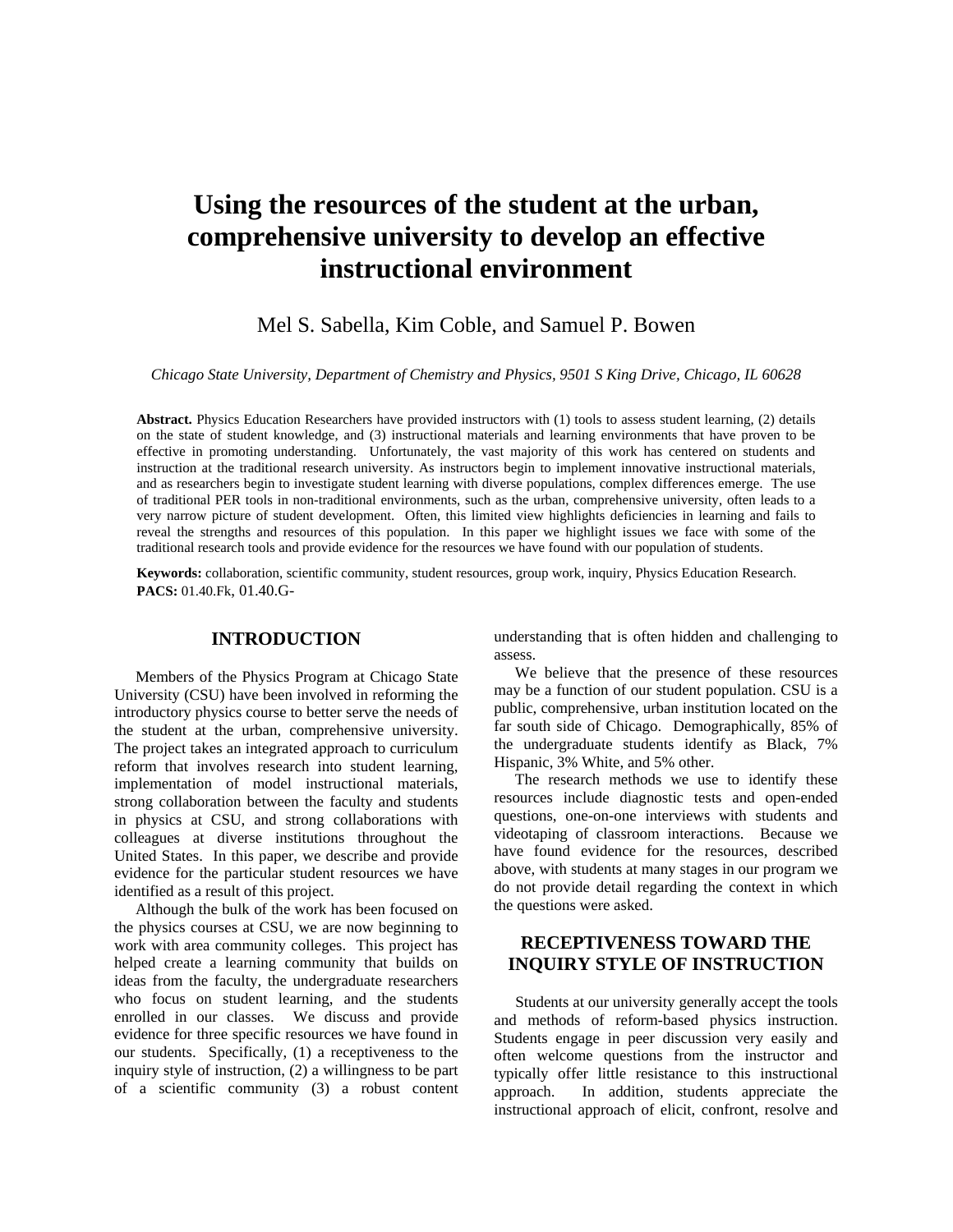feel that this approach aids them in understanding the material. These resources align extremely well with much of the reformed instruction, making the urban, comprehensive classroom a fertile environment for implementing these reform efforts.

Evidence for student receptiveness in this type of learning environment comes from observations in the classroom and also from interviews conducted with students. The following quote illustrates what we believe many of our students feel about the use of questions in the physics course.

I think [the questioning used in the class] did a good job … it wasn't easy … but it was good in the end. … I was so frustrated. … I didn't like that every time we had questions it seemed like you would not answer them … just give me the answer - is what I'm doing wrong or right? Because that's how you're used to it working. … It took me a couple of … labs to get used to that. … It was still frustrating but it was good - because I had to do it and I knew I had to do it. If you had given a little bit … I probably wouldn't be able to think through some of the things I think through now. … It's still hard. … How do you start? How do you prompt yourself? ... I know it when you [the instructor] are around. How do I know it when you are around and I don't know it? But I had to think – Okay, just as easily as he's coming over - and you kinda know what he is going to say - you can ask yourself the same question - and start the process yourself. … It was good that you were doing it - but in a way I was depending on you. ... It was a little crutch. … But it caught on.

Although this student states that the questioning method was frustrating, she recognizes that this approach was important in helping her learn the material. This student also states that she was able to develop more independence as a result of this instructional approach. This issue of confidence and independence came up often in the classroom and during the interviews. Another student commented on how this style of instruction builds confidence.

"… When we'd get stuck … he [the instructor] would keep on asking questions … until he notices a facial change. … He'll be like, well, what about this? ... He knows when the light bulb goes on and then he'll walk away. He'll like just vanish or something. … It helped me not become dependent on him. … It helped me think about things in another way. So, did you think about it this way? Did you think about it this way? …. I'm not going to lie - … Physics as a whole - I was just … scared of it completely. … I thought I was going to always need help. … When I got to your [the instructor's] class, I was like,

this can be done. This can be done. … It built confidence and appreciation."

Although having quotes like this are an important start in viewing how our students view guided-inquiry in the classroom, they only provide evidence from a small sample of the population. In order to get a general sense of the classes' views we developed a short diagnostic and administered the diagnostic to students in the calc-based introductory physics class at CSU in addition to students at a local high school [[1](#page-3-0)].

The survey asks students to read through two scenarios in which one student is aiding another student in determining the relative directions of the velocity and acceleration for an object that is slowing down. In the 1<sup>st</sup> scenario, one student asks the other student questions to help them construct an understanding while in the  $2<sup>nd</sup>$  scenario the student explains the concept without the use of questions. Results on the survey showed that 54% of the CSU students (N=13) favored scenario 1, 23% favored scenario 2, and 23% said they were equally good. Results at the local high school (N=55) showed 40% choosing scenario 1 and 60% choosing scenario 2.

These results suggest that the majority of CSU students share the view that the guided inquiry approach is an effective method of instruction.

## **WILLINGNESS TO BE PART OF A SCIENTIFIC COMMUNITY**

This receptiveness in participating in the inquirybased classroom stems from student willingness to be part of a scientific community in which knowledge is built through resolving how predictions fit or don't fit with observations and peer discourse. Also important is the student commitment to community knowledge, rather than individual knowledge.

Students in our courses seem to be comfortable being incorrect and we often see students valuing recognizing and resolving inconsistencies. Although others have commented that the practice of eliciting student ideas can be frustrating and damaging, the students we work with seem to accept this as an important component toward fostering conceptual change. A number of students have clearly articulated the importance of tools such as pretests in aiding their understanding.

One student stated, "the more that you test yourself the better … you get. … When we are learning the concept after the pretest you realize that you got an answer wrong on the pretest so maybe you'll remember that more.. … When I got it wrong - well I guess its good that the lab showed me that I got it wrong as far as I realized it. ... But I think that it helped me remember the answer to that particular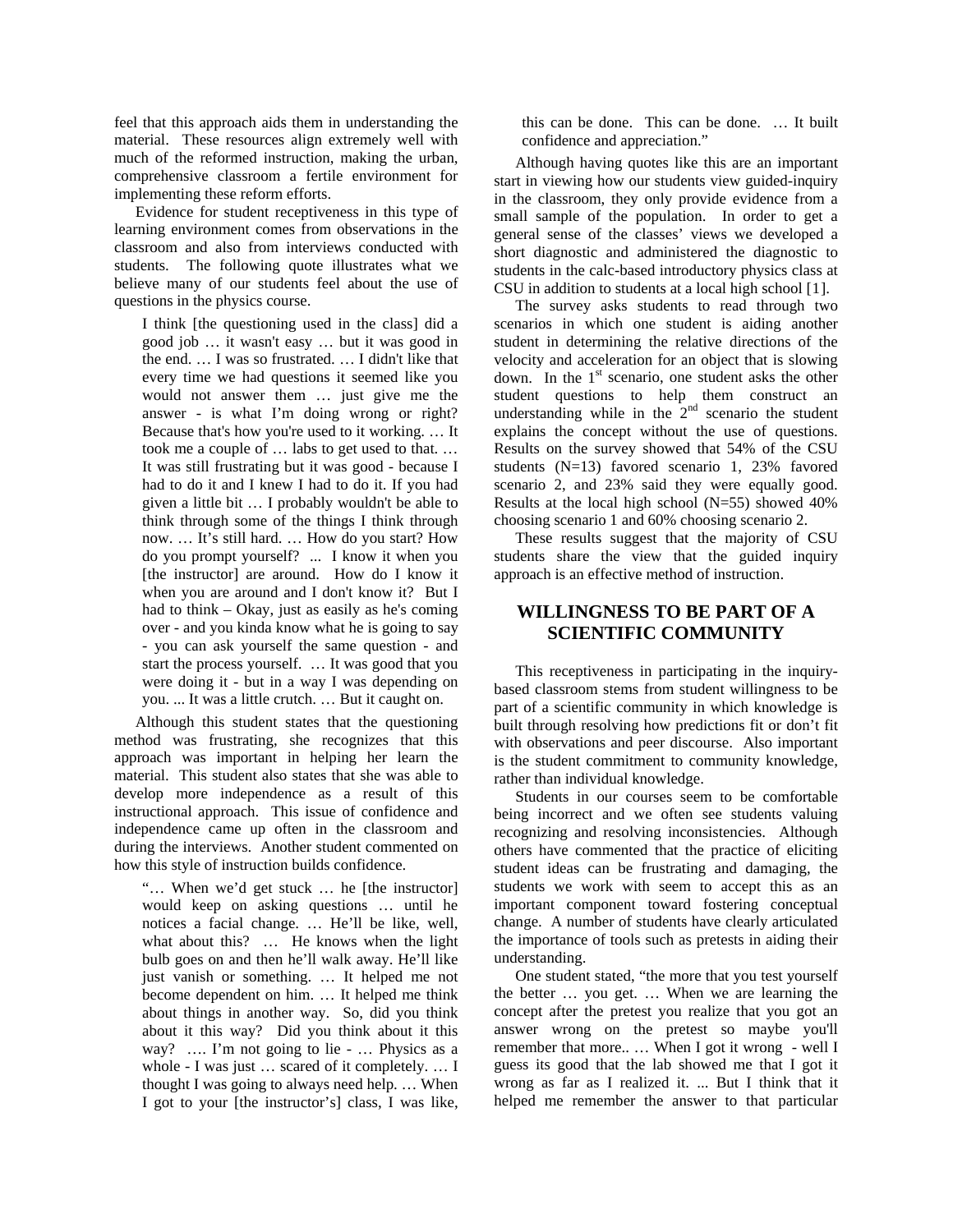question or maybe a similar question."

This acceptance of the pretest was also present in the work with our pilot cite, Olive Harvey Community College (OHCC). OHCC serves a similar student population. After many of the laboratories, we interviewed the students in the class as a group. In one case, the interviewer asked the students at OHCC to comment on the pretests. One student, stated that "By giving the pretest - I do better." A second student went on the say that "*…* a lot of the times you don't get the right answer but it helps … put you [in] the mindset so when you do the lab - you can figure out where you went wrong."

This value on the incorrect answer comes up again as a CSU student described the "Aha" moment. She stated that "... when you are totally just so off about something and then you get it - and because its like a radical change in what you were thinking that you remember that - you just remember - its like - Oh okay now I got it"

It is fairly uncommon that students see value in incorrect responses. During group work students placed great value on the input of their peers - whether their peers were incorrect or correct. This is a fairly sophisticated view of group work that often develops much later in a student's academic career. One student stated: "… it was helpful working in groups and talking with other people. … That was one of the more helpful things - only because … in the middle of the class - and you said discuss it with people. Even if people had wrong answers - or right answers - doesn't matter - just the fact that you are getting other ways of looking at things - was really helpful."

This learning community extends beyond the classroom, into the program as a whole. By involving undergraduate students in education research projects, the entire physics community at CSU becomes part of the support structure for those in the classes. Last year, six students were involved in research projects regarding assessing student learning of physics: Stephanie A. Barr, Geraldine L. Cochran, Virginia L. Hayes, Sean Gallardo, Crystalann Jones, and Erica P. Watkins. We believe this large scale involvement is due to the fact that our students are invested in the program and see themselves as integral parts of the learning environment at CSU. Their roles are crucial to the success of the project and they are able to clearly articulate why their opinion is important to the success of the project. One student stated,

… I haven't had a class with as much intense critical thinking as physics so I think that that helps a lot and... going over the student pretests and exams - … I like the idea that if I can find some type of trend … as far as the students aren't doing well in it - and it can actually be changed based on some observations that the teacher wouldn't be able to notice from their views - I think that helps a lot. I like that because I feel like I am helping the students in a sense. … There are a lot of teachers who view your thought process ... so you really don't understand … why we are not understanding this concept. But to the students … it's really very simple … why we don't get the concepts. So I think that is pretty cool.

This role that the undergraduate students play is essential because, as this student stated, they are able to observe student issues that the faculty members do not see and will be able to provide a perspective that is unique. Elmesky and Tobin discuss, in detail, how high school students have been involved in education research at the urban high school [[2](#page-3-1)].

## **ROBUST (BUT HIDDEN) CONTENT KNOWLEDGE**

The physics program at CSU has been implementing the Force Concept Inventory (FCI) for over ten years. Before implementing our instructional reform efforts, gains in the calculus-based physics course were roughly 20%. After our changes we began to see gains in the 30% range. Despite continued revisions to our classes and our instructional approach we still see gains at only the 30% level. In this section we provide evidence that these results give a very incomplete view about content understanding of the students in our courses.

Instructors at CSU have anecdotal evidence that the reformed physics class is improving conceptual understanding and are often quite pleased with what they observe in the classroom. In this environment students are actively constructing knowledge and are involved in sense-making activities. Instructors provide some level of scaffolding by asking students guided questions and tailoring these questions to where the students are in their understanding. We find that in the classroom environment students are able to recall their formal physics knowledge and apply it to challenging tasks. We have also seen this in one-onone interviews. We have previously described a study in which students were given seven questions from the Force Motion Concept Evaluation (FMCE), concerning a sled on a frictionless surface [[3](#page-3-1), [4](#page-3-1)]. The students we interviewed responded quite quickly to these questions and performed poorly. During the interview, the interviewer asked the students to explain their reasoning. Through the process of explaining, students began to trigger their formal knowledge of Newton's Laws and were able to go back and correct many of their previous answers. These results suggest that our students possess:

(1) intuitive ideas and tend to answer certain